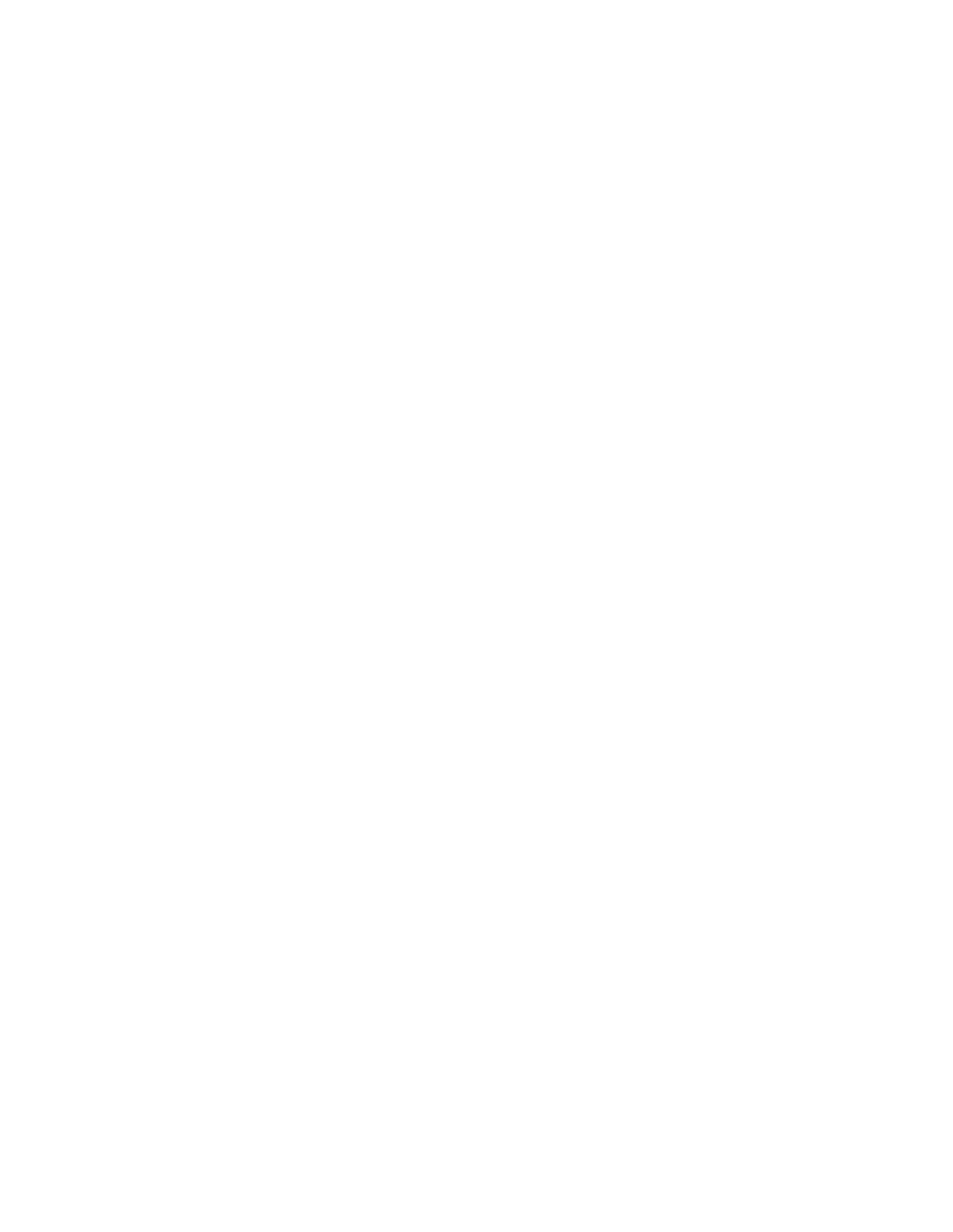

## **STAFF UPDATE**

**To: SBWMA Board Members** 

**From: Marshall Moran, Finance Manager** 

**Date: March 26, 2015 Board of Directors Meeting** 

**Subject: 2015 Finance and Rate Setting Calendar** 

#### **Recommendation**

This is an informational report and no action is necessary.

#### **Summary**

The purpose of this staff report is to keep the Board and Member Agency staff informed on the schedule of important financial and rate setting events in 2015. This staff report is updated as necessary and included in the Board packet each month.

#### **Schedule of Finance, Contractor Compensation and Rate Adjustment Activities in 2015:**

#### **January 2015**

- Approval of FY1314 audited Financial Statement. **Completed.**
- Mid-Year review of FY1415 Operating Budget. **Completed.**

#### **March 2015**

Recology submittal of the 2014 Revenue Reconciliation Report (*March 31*).

#### **April 2015**

- Discussion on preliminary FY1516 SBWMA Operating Budget at April 23, 2015 Board meeting.
- Approval of unaudited calendar year financial statement for bond reporting requirements.

#### **May 2015**

Additional Review of FY1516 detailed SBWMA Operating Budget at May 28, 2015 Board meeting.

#### **June 2015**

- Approval of final FY1516 SBWMA Operating Budget at June 25, 2015 Board meeting.
- Recology's 2016 Compensation Application due to the SBWMA and Member Agencies (*June 15*). SBWMA and Member Agency comments are due to Recology on its 2016 Compensation Application (*June 29*).
- SBWMA issues a letter requesting feedback from all Member Agencies on estimated 2016 Member Agency fees (e.g., franchise fees) to be included in there 2016 solid waste rates.

#### **July 2015**

- SBR's 2016 Compensation Application due to the SBWMA (*July 1*).
- SBWMA issues the following reports to the Board and Member Agency staff for review and comment:
- 1) estimated 2015 and 2016 residential and commercial base revenue,
- 2) estimated collected tonnage for 2015 and 2016,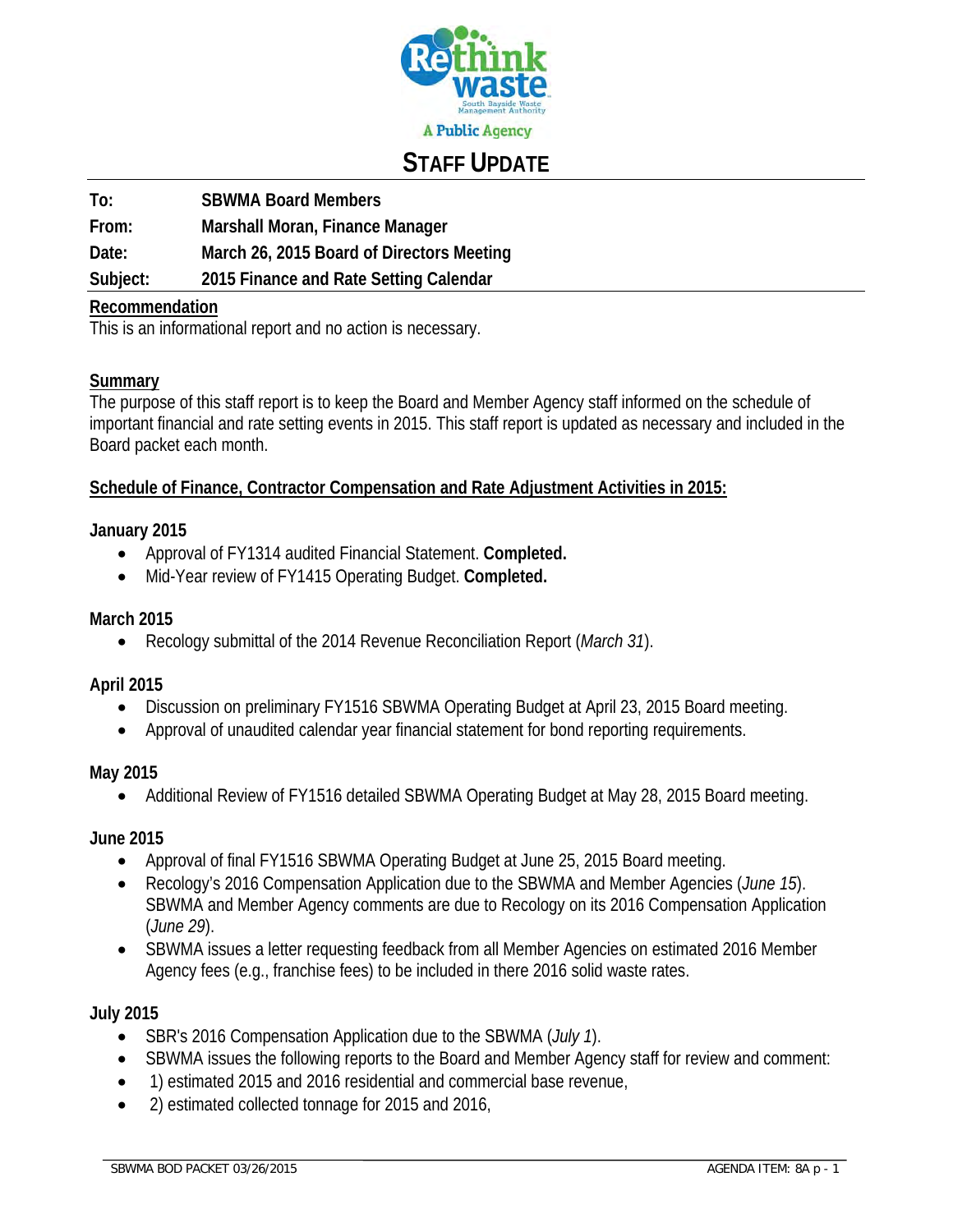- 3) residential rates vs cost analysis,
- 4) estimated residential revenue changes due to cart migration (i.e., lost revenue) by Member Agency since July 2014, and
- 5) summary of 2016 Member Agency fees to be used in the 2016 cost projections based on Member Agency feedback.
- Recology revised 2016 Compensation Application due to the SBWMA and Member Agencies (*July 24*).

#### **August 2015**

- SBWMA issues the Draft Report Reviewing Recology's 2016 Compensation Application, recommended total Revenue Requirement and rate adjustment(s) (*August 14*).
- SBWMA issues the Draft Report Reviewing SBR's 2016 Compensation Application.
- Comments due back from Member Agencies on draft Reports Reviewing Recology's 2016 Compensation Application and SBR's 2016 Compensation Application (*August 28*)

#### **September 2015**

- SBWMA issues Final Report Reviewing Recology's 2016 Compensation Application including the recommended total collection rate adjustment for 2016. (*September 17 BOD Packet*)
- SBWMA issues Final Report Reviewing SBR's 2016 Compensation Application. (*September 17 BOD Packet*)
- Approval of the SBR 2016 Compensation Application. (*September 24 BOD Meeting*)
- Approval of the Recology 2016 Compensation Application and total recommended Revenue Requirement. (*September 24 BOD Meeting*)

#### **September – December 2015**

Member Agencies issue Prop. 218 notice and approve final 2016 solid waste rates.

#### **November 2015**

- SBWMA issues report to Board on recommended January 1, 2016 Shoreway tip fee adjustments including calendar year 2016 SBWMA financial projection with assumed tip fee and cash reserve balances.
- Approval of 2016 Investment Policy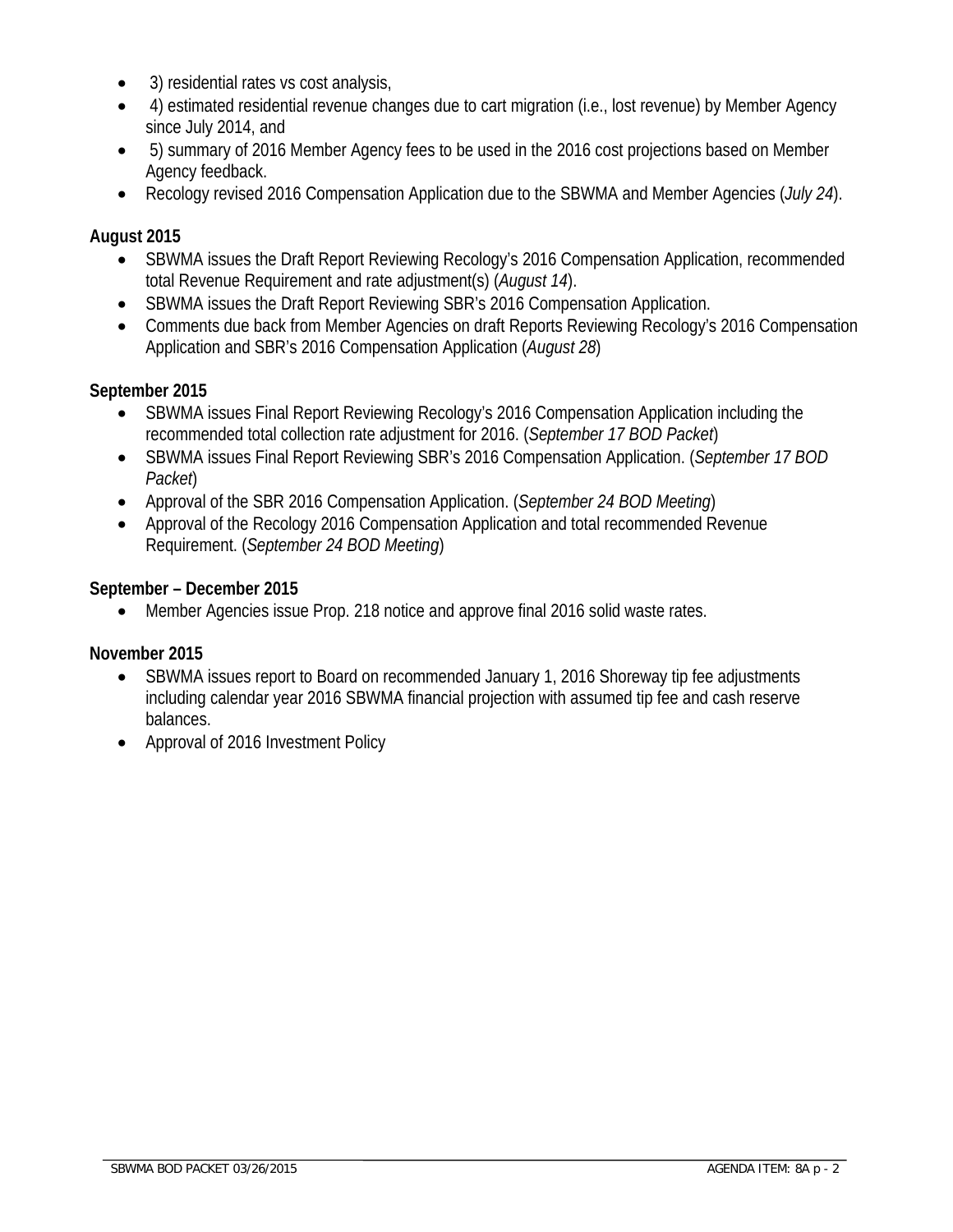

### **STAFF REPORT**

| To:      | <b>SBWMA Board Members</b>                |
|----------|-------------------------------------------|
| From:    | Marshall Moran, Finance Manger            |
| Date:    | March 26, 2015 Board of Directors Meeting |
| Subject: | <b>Check Register for February 2015</b>   |

#### **Recommendation**

This is an informational item only and no action is required. This report was requested by the Board members.

#### **Summary**

The purpose of this report is to provide transparency to the Board and the public on the actual spending by the SBWMA. All payments made by check issued in February 2015 are listed on the attached report for review.

#### **Analysis**

The SBWMA has a contract with the City of San Carlos for accounting services including the issuing of all payments and deposit of all receipts. In accordance with the City of San Carlos' policies, checks are normally issued every two weeks. All SBWMA invoices are approved for payment by the program manager and then by the Executive Director or Finance Manager. Total A/P spending for February 2015 was \$2,219,145.42 as detailed in **Attachment A**. Certain ACH transactions such as payroll and some benefit payments are drawn directly from the bank and are therefore not included in these A/P reports.

If you have any questions on this, please contact Cyndi Urman or Marshall Moran. The format of the check registers is limited to what is available from the city's MUNIS accounting system.

#### Attachments:

Attachment A - February 2015 Check Registers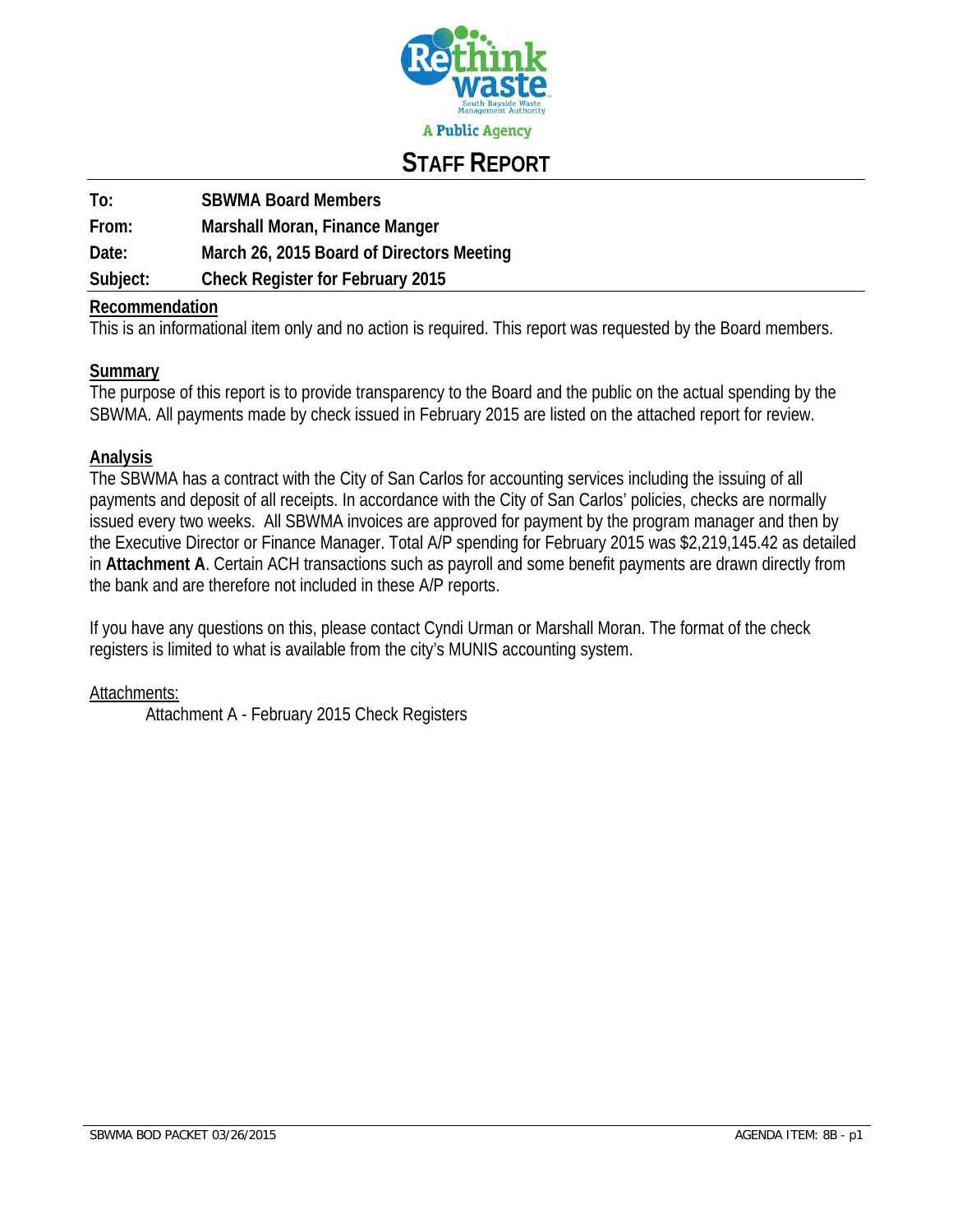| 02/06/2015 14:30<br>linda                                | CITY OF SAN CARLOS<br>A/P CASH DISBURSEMENTS JOURNAL S020615                                                                                                                                  |                            |                                            |                                                                                                                                                                                                                                      |                          | PG<br>apcshdsb                  |
|----------------------------------------------------------|-----------------------------------------------------------------------------------------------------------------------------------------------------------------------------------------------|----------------------------|--------------------------------------------|--------------------------------------------------------------------------------------------------------------------------------------------------------------------------------------------------------------------------------------|--------------------------|---------------------------------|
| CASH ACCOUNT: S000<br>CHECK NO CHK DATE TYPE VENDOR NAME | 110020<br>WELLS FARGO BANK                                                                                                                                                                    |                            | INVOICE                                    |                                                                                                                                                                                                                                      | INV DATE PO CHECK RUN    | NET                             |
|                                                          |                                                                                                                                                                                               |                            |                                            | INVOICE DTL DESC                                                                                                                                                                                                                     |                          |                                 |
| Invoice: 12015042-SB                                     | 6328 02/06/2015 EFT 3 AARONSON DICKERSON COHN & LANZONE 12015042-SB 3 01/26/2015                                                                                                              |                            | 2,137.50 S0113010 520312                   | JAN 2015 SERVICES<br>BOARD COUNSEL                                                                                                                                                                                                   | S020615                  | 2,137.50                        |
|                                                          |                                                                                                                                                                                               |                            |                                            | CHECK                                                                                                                                                                                                                                | 6328 TOTAL: 2,137.50     |                                 |
| 6329 02/06/2015 EFT<br>Invoice: ADV3-2015                | 1278 LOCAL GOVERNMENT SERVICES ADV3-2015 201/26/2015                                                                                                                                          |                            | $AUV = 1$<br>14,500.00 S0113010 520306     | ADVANCE FOR MARCH 2015<br>AB939 PROGRAM STAFF                                                                                                                                                                                        | S020615                  | 14,500.00                       |
|                                                          |                                                                                                                                                                                               |                            |                                            | CHECK                                                                                                                                                                                                                                | 6329 TOTAL:              | 14,500.00                       |
| 6330 02/06/2015 EFT<br>Invoice: IN-1257225               | 1419 THE OFFICE CITY                                                                                                                                                                          |                            | 그 가지 아이는 아이가 있다.<br>270.63 S0113010 520201 | IN-1257225 01/22/2015<br>OFFICE SUPPLIES<br>OFFICE SUPPLIES                                                                                                                                                                          | S020615                  | 270.63                          |
|                                                          |                                                                                                                                                                                               |                            |                                            | <b>TIP</b>                                                                                                                                                                                                                           | CHECK 6330 TOTAL: 270.63 |                                 |
| 6331 02/06/2015 EFT<br>Invoice: SBWMA0115                | 7176 ONEWORLD COMMUNICATIONS INC SBWMA0115 01/23/2015 8020615<br>10/17/14-1/22/15 NEWSLETTER                                                                                                  |                            |                                            | 2,852.22 S0113010 520604QNL01 PUBLIC EDUCATION/OUTREACH/WORK                                                                                                                                                                         |                          | 2,852.22                        |
|                                                          |                                                                                                                                                                                               |                            |                                            | <b>All the second control of the second second control of the second second control of the second second second second second second second second second second second second second second second second second second second </b> | CHECK 6331 TOTAL:        | 2,852.22                        |
| 6332 02/06/2015 EFT<br>Invoice: 7458                     | $3089 \text{ R3 CONSULTING GROUP INC} \begin{array}{l} 0.1/06/2015 \text{ P31} \end{array} \begin{array}{l} 0.20615 \\ 0.0007 \end{array}$ S020615<br>DEC 2014 LONG RANGE PLAN COLLECTION SVS |                            |                                            | 17,640.00 S0113010 520340 LONG RANGE PLAN                                                                                                                                                                                            | 01/06/2015 931 S020615   | 17,640.00                       |
|                                                          |                                                                                                                                                                                               |                            |                                            |                                                                                                                                                                                                                                      | CHECK<br>6332 TOTAL:     | 17,640.00                       |
| 6333 02/06/2015 EFT<br>Invoice: 2015-1                   | 5512 SOUTH BAY RECYCLING LLC 2015-1                                                                                                                                                           |                            | 1,673,865.68 S0113010 522712               | DEC 2014 SERVICES                                                                                                                                                                                                                    | 01/15/2015 S020615       | 1,664,568.91<br>the contract of |
|                                                          |                                                                                                                                                                                               |                            |                                            | <b>CHECK</b>                                                                                                                                                                                                                         | 6333 TOTAL:              | 1,664,568.91                    |
| 6334 02/06/2015 EFT<br>Invoice: IN90454507               | 3892 T324 INC                                                                                                                                                                                 | <b>Contract Art Avenue</b> |                                            | IN90454507 01/28/2015 S020615<br>WEBSITE REPORTING SVS<br>2,415.00 S0113010 520604COE01 PUBLIC EDUCATION/OUTREACH/WORK                                                                                                               |                          | 2,415.00                        |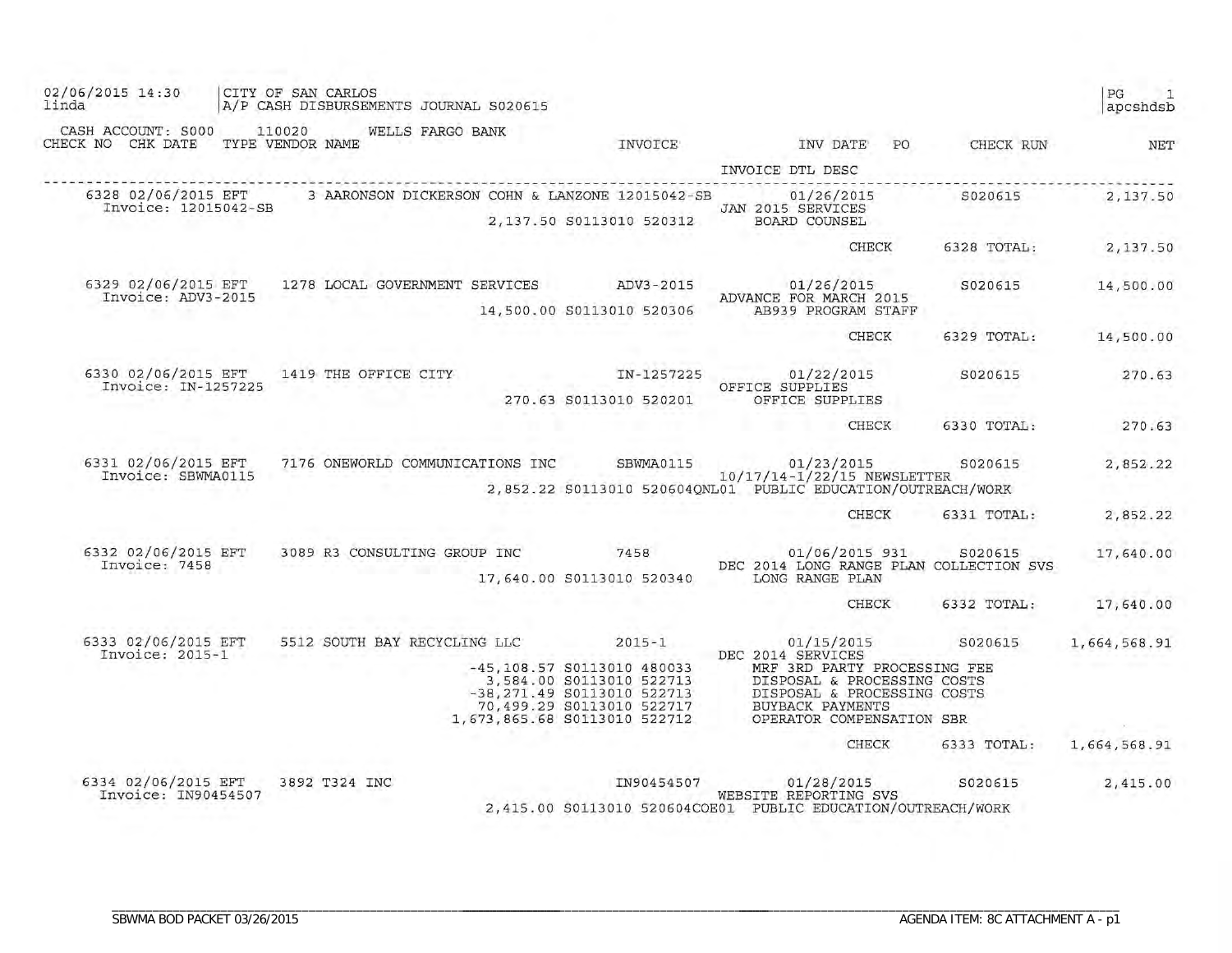| 02/06/2015 14:30<br>linda                   |                        |        | CITY OF SAN CARLOS        | A/P CASH DISBURSEMENTS JOURNAL S020615 |                                                                                                       |                                                                      |    |                                                     | PG<br>$\overline{2}$<br>apcshdsb |
|---------------------------------------------|------------------------|--------|---------------------------|----------------------------------------|-------------------------------------------------------------------------------------------------------|----------------------------------------------------------------------|----|-----------------------------------------------------|----------------------------------|
| CASH ACCOUNT: S000<br>CHECK NO CHK DATE     | TYPE VENDOR NAME       | 110020 |                           | WELLS FARGO BANK                       | INVOICE                                                                                               | INV DATE<br>INVOICE DTL DESC                                         | PO | CHECK RUN                                           | NET                              |
|                                             |                        |        |                           |                                        |                                                                                                       | <b>CHECK</b>                                                         |    | 6334 TOTAL:                                         | 2,415.00                         |
| 6335 02/06/2015 PRTD                        | Invoice: 05A0028452035 |        | 88 ARROWHEAD              |                                        | 05A0028452035<br>39.87 S0113010 520201                                                                | 01/10/2015<br>12/9/14-1/8/15 WATER SVS<br>OFFICE SUPPLIES            |    | S020615                                             | 39.87                            |
|                                             |                        |        |                           |                                        |                                                                                                       | CHECK                                                                |    | 6335 TOTAL:                                         | 39.87                            |
| 6336 02/06/2015 PRTD                        | Invoice: 011315-7146   |        | 776 AT&T                  |                                        | 011315-7146<br>206.56 S0113010 522714                                                                 | 01/13/2015<br>$1/13 - 2/12/15$ PHONE SVS<br>SHOREWAY FACILITY COST   |    | S020615                                             | 206.56                           |
|                                             |                        |        |                           |                                        |                                                                                                       | <b>CHECK</b>                                                         |    | 6336 TOTAL:                                         | 206.56                           |
| 6337 02/06/2015 PRTD<br>Invoice: 17509306   |                        |        |                           | 5412 BIRCH COMMUNICATIONS              | 17509306<br>620.36 S0113010 520107                                                                    | 01/20/2015<br>1/21-2/20/15 PHONE SVS<br>UTILITIES & PHONE            |    | S020615                                             | 620.36                           |
|                                             |                        |        |                           |                                        |                                                                                                       | <b>CHECK</b>                                                         |    | 6337 TOTAL:                                         | 620.36                           |
| 6338 02/06/2015 PRTD<br>Invoice: 3548       |                        |        |                           | 4917 CASCADIA CONSULTING GROUP INC     | 3548<br>5,311.25 S0113010 520340                                                                      | 01/14/2015<br>11/26-12/25/14 CONSULTING SVS<br>LONG RANGE PLAN       |    | S020615                                             | 5, 311.25                        |
| Invoice: 3487                               |                        |        |                           | CASCADIA CONSULTING GROUP INC          | 3487<br>10,563.75 S0113010 520604COE01 PUBLIC EDUCATION/OUTREACH/WORK                                 | 01/14/2015                                                           |    | S020615<br>11/1-12/25/14 COMM RECYCLING PERMIT PROJ | 10,563.75                        |
|                                             |                        |        |                           |                                        |                                                                                                       | CHECK                                                                |    | 6338 TOTAL:                                         | 15,875.00                        |
| 6339 02/06/2015 PRTD<br>Invoice: 1000277984 |                        |        |                           | 6226 COSCO FIRE PROTECTION INC         | 1000277984<br>9,780.00 S0113010 522714                                                                | 01/16/2015<br>1/16/15 SHOREWAY MAINTENANCE<br>SHOREWAY FACILITY COST |    | S020615                                             | 9,780.00                         |
|                                             |                        |        |                           |                                        |                                                                                                       | <b>CHECK</b>                                                         |    | 6339 TOTAL:                                         | 9,780.00                         |
| 6340 02/06/2015 PRTD<br>Invoice: 112162     |                        |        |                           |                                        | 1575 ENVIRONMENTAL SCIENCE ASSOCIATES 112162<br>645.60 S0113010 520309HCS02 BUSINESS CONSULTANT (HFH) | 01/15/2015 2512<br>RECOLOGY CALL CTR MONITORING                      |    | S020615                                             | 645.60                           |
|                                             |                        |        |                           |                                        |                                                                                                       | <b>CHECK</b>                                                         |    | 6340 TOTAL:                                         | 645.60                           |
| 6341 02/06/2015 PRTD<br>Invoice: 9713072    |                        |        | 1496 HF&H CONSULTANTS LLC |                                        | 9713072<br>510.00 S0113010 520309HCM01 BUSINESS CONSULTANT (HFH)                                      | 01/16/2015 790 S020615<br>DEC 2014 COST ALLOC STATIST REVIEW         |    | S020615                                             | 510.00                           |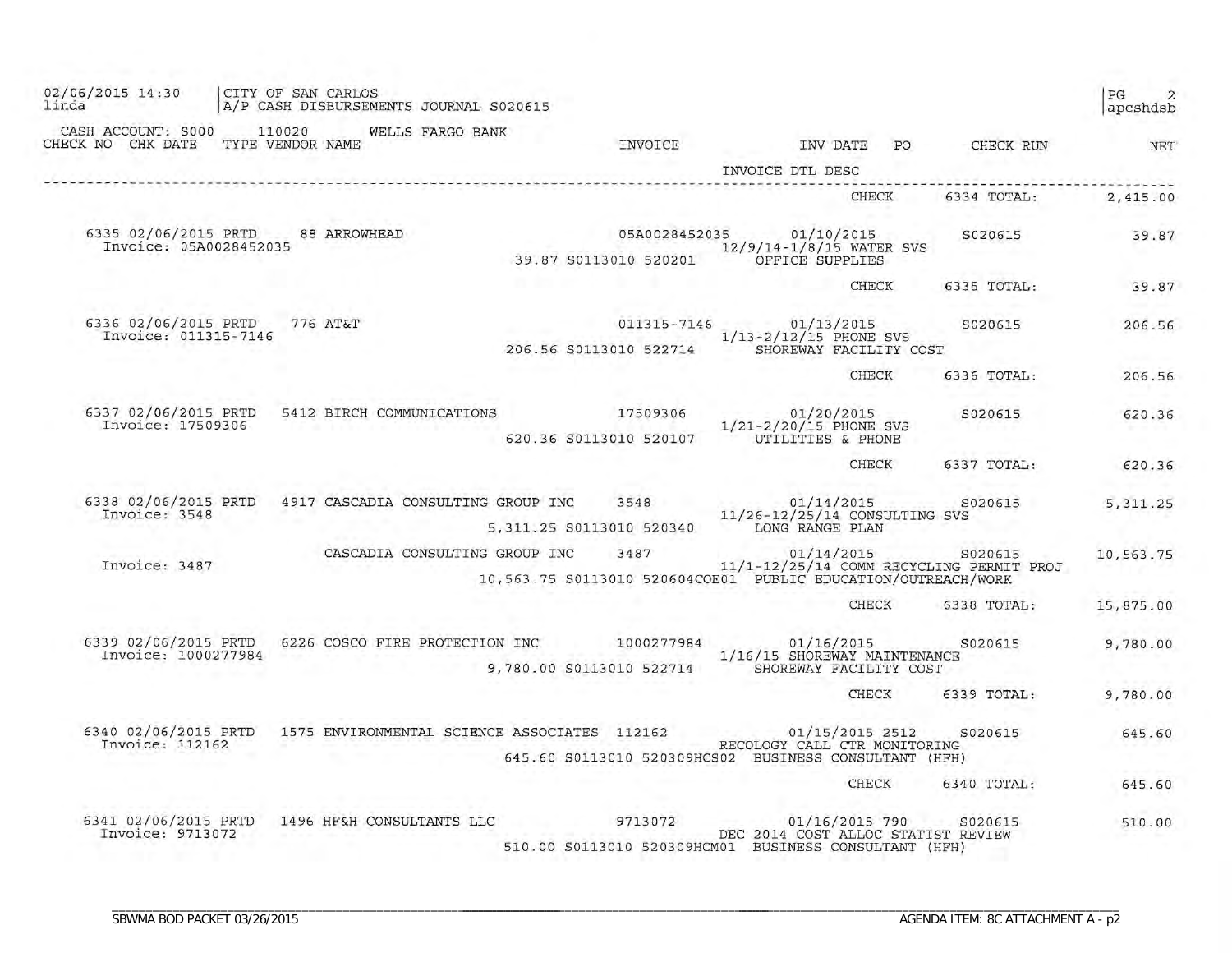| 02/06/2015 14:30<br>linda                   | CITY OF SAN CARLOS<br>A/P CASH DISBURSEMENTS JOURNAL S020615 |                                                                    |                                                                                                              |             | PG<br>3<br>apcshdsb |
|---------------------------------------------|--------------------------------------------------------------|--------------------------------------------------------------------|--------------------------------------------------------------------------------------------------------------|-------------|---------------------|
| CASH ACCOUNT: S000<br>CHECK NO CHK DATE     | 110020<br>WELLS FARGO BANK<br>TYPE VENDOR NAME               | INVOICE                                                            | INV DATE<br>PO<br>INVOICE DTL DESC                                                                           | CHECK RUN   | NET                 |
|                                             |                                                              |                                                                    | <b>CHECK</b>                                                                                                 | 6341 TOTAL: | 510.00              |
| 6342 02/06/2015 PRTD<br>Invoice: 537        | 6616 MCCALMONT ENGINEERING                                   | 537<br>3,500.00 S0113010 520308                                    | 12/11/2014 3781<br>MAY 2014 BESS OPTINS<br>FACILITIES AND OPS CONSULTANT                                     | S020615     | 3,500.00            |
|                                             |                                                              |                                                                    | CHECK                                                                                                        | 6342 TOTAL: | 3,500.00            |
| 6343 02/06/2015 PRTD<br>Invoice: JAN2015    | 3431 KEVIN MCCARTHY                                          | <b>JAN2015</b><br>115.00 S0113010 520105<br>294.05 S0113010 520503 | 01/29/2015<br>JAN 2015 PHONE SVS/LUNCHEON EXP<br>CELL PHONES<br>CONFERENCES & MEETINGS                       | S020615     | 409.05              |
|                                             |                                                              |                                                                    | CHECK                                                                                                        | 6343 TOTAL: | 409.05              |
| 6344 02/06/2015 PRTD<br>Invoice: DEC2014    | 4383 MARSHALL MORAN                                          | <b>DEC2014</b><br>39.45 S0113010 520105                            | 01/27/2015<br>DEC 2014 CELL PHONE<br>CELL PHONES                                                             | S020615     | 39.45               |
|                                             |                                                              |                                                                    | CHECK                                                                                                        | 6344 TOTAL: | 39.45               |
| 6345 02/06/2015 PRTD<br>Invoice: 725480     | 1991 MULTIBAG                                                | 725480                                                             | 10/06/2014<br>7 BOTTOM HANDLE-GLOSS CARTONS<br>12,865.80 S0113010 520604COE02 PUBLIC EDUCATION/OUTREACH/WORK | S020615     | 11,820.00           |
|                                             |                                                              |                                                                    | <b>CHECK</b>                                                                                                 | 6345 TOTAL: | 11,820.00           |
| 6346 02/06/2015 PRTD<br>Invoice: 19254737   | 1260 RICOH<br>AMERICAS CORPORATION                           | 19254737<br>1,585.58 S0113010 520215                               | 01/15/2015<br>FEB 2015 EQUIPMENT COST<br>OFFICE EQUIPMENT COSTS                                              | S020615     | 1,585.58            |
|                                             |                                                              |                                                                    | <b>CHECK</b>                                                                                                 | 6346 TOTAL: | 1,585.58            |
| 6347 02/06/2015 PRTD<br>Invoice: 1547       | 7177 S GRONER ASSOCIATES INC                                 | 1547                                                               | 01/15/2015<br>12/14 OUTREACH SVS<br>7,416.26 S0113010 520604HHWUW PUBLIC EDUCATION/OUTREACH/WORK             | S020615     | 7,416.26            |
|                                             |                                                              |                                                                    | <b>CHECK</b>                                                                                                 | 6347 TOTAL: | 7,416.26            |
| 6348 02/06/2015 PRTD<br>Invoice: 9404814371 | 4519 SHRED-IT USA SF                                         | 9404814371<br>87.15 S0113010 520201                                | 01/19/2015<br>$1/16/15$ SHRED SVS<br>OFFICE SUPPLIES                                                         | S020615     | 87.15               |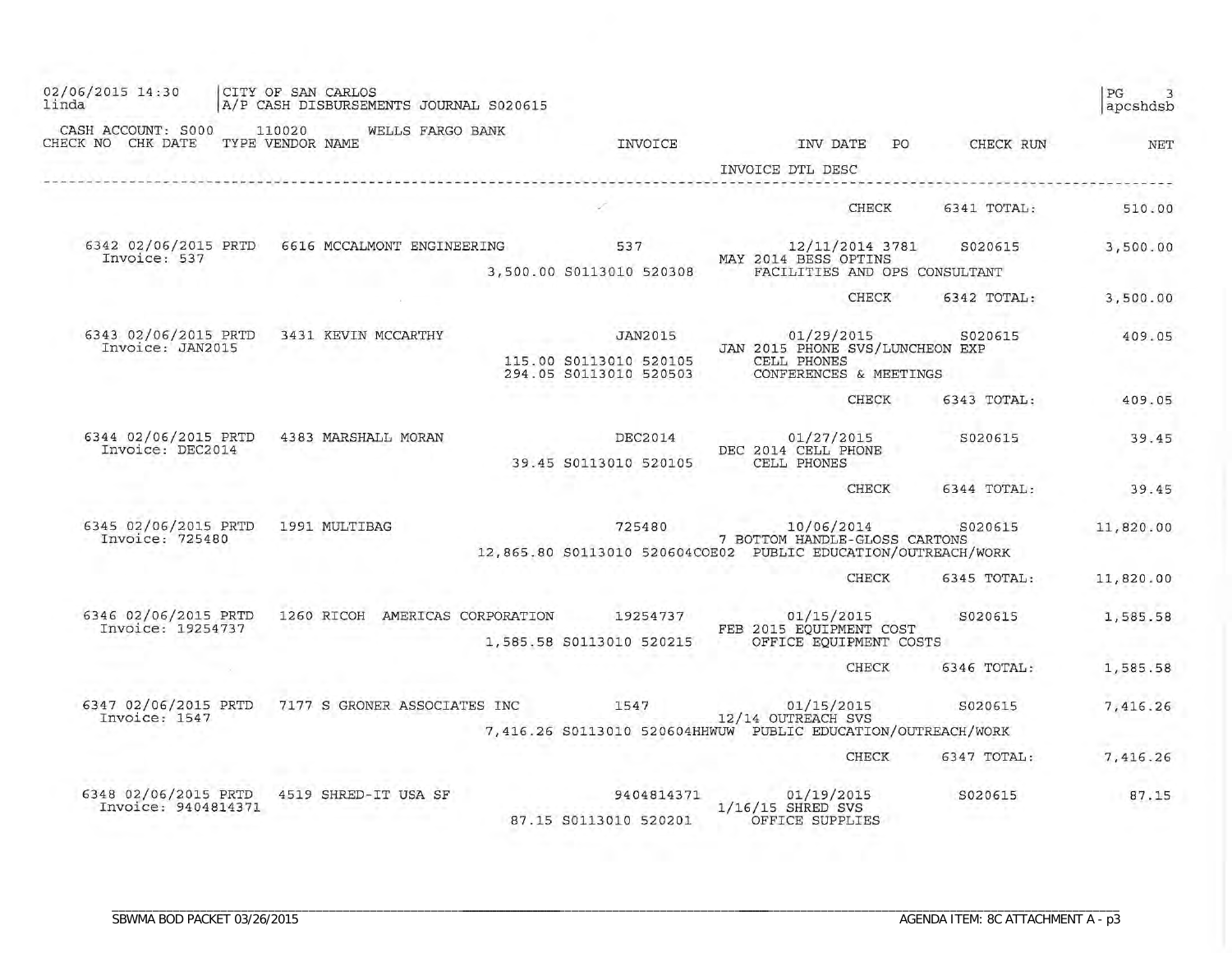| 02/06/2015 14:30<br>linda                       | CITY OF SAN CARLOS         | A/P CASH DISBURSEMENTS JOURNAL S020615                  |                           |                                          |                                                                                                                                                    |     |                     | PG<br>apcshdsb |
|-------------------------------------------------|----------------------------|---------------------------------------------------------|---------------------------|------------------------------------------|----------------------------------------------------------------------------------------------------------------------------------------------------|-----|---------------------|----------------|
| CASH ACCOUNT: S000<br>CHECK NO CHK DATE         | 110020<br>TYPE VENDOR NAME | WELLS FARGO BANK                                        |                           | INVOICE                                  | INV DATE                                                                                                                                           | PO. | CHECK RUN           | NET            |
|                                                 |                            |                                                         |                           |                                          | INVOICE DTL DESC                                                                                                                                   |     |                     |                |
|                                                 |                            |                                                         |                           |                                          | CHECK                                                                                                                                              |     | 6348 TOTAL:         | 87.15          |
| 6349 02/06/2015 PRTD<br>Invoice: SBWMA-054      |                            | 3474 SLOAN VAZQUEZ LLC                                  |                           | SBWMA-054<br>2,900.00 S0113010 520340    | 01/28/2015<br>JAN 2015 SERVICES<br>LONG RANGE PLAN                                                                                                 |     | S020615             | 2,900.00       |
|                                                 |                            |                                                         |                           |                                          | CHECK                                                                                                                                              |     | 6349 TOTAL:         | 2,900.00       |
| Invoice: 2016-807184                            |                            |                                                         |                           | 230.00 S0113010 520501                   | 6350 02/06/2015 PRTD 5625 SOLID WASTE ASSOC OF NORTH AMERIC 2016-807184 01/05/2015<br>APR2015-MAR2016 MEMBERSHIP<br>PROFESSIONAL DUES & MEMEBERSHS |     | S020615             | 230.00         |
|                                                 |                            |                                                         |                           |                                          | CHECK                                                                                                                                              |     | 6350 TOTAL:         | 230.00         |
| Invoice: T2423-10336234                         |                            | 6351 02/06/2015 PRTD 5443 SPECIALTY'S CAFE & BAKERY INC |                           | T2423-10336234<br>103.70 S0113010 520300 | 01/22/2015<br>BOARD MEETING SNACKS<br>BOARD ADMINISTRATION                                                                                         |     | S020615<br>An an an | 103.70         |
| Invoice: T2423-10361853                         |                            | SPECIALTY'S CAFE & BAKERY INC                           |                           | T2423-10361853<br>438.56 S0113010 520503 | 01/28/2015<br>MEETING REFRESHMENTS<br>CONFERENCES & MEETINGS                                                                                       |     | S020615             | 438.56         |
| Invoice: T2423-10361081                         |                            | SPECIALTY'S CAFE & BAKERY INC                           |                           | 63.98 S0113010 520503                    | T2423-10361081 01/28/2015<br>COFFEE-SWANA MEETING<br>CONFERENCES & MEETINGS                                                                        |     | S020615             | 63.98          |
|                                                 |                            |                                                         |                           |                                          | <b>CHECK</b>                                                                                                                                       |     | 6351 TOTAL:         | 606.24         |
| 6352 02/06/2015 PRTD<br>Invoice: 012915CU       |                            | 5322 CYNDI URMAN                                        |                           | 012915CU<br>39.05 S0113010 520801        | 01/29/2015<br>come also<br>DEC 2014-JAN 2015 MILEAGE EXPS<br>MILEAGE REIMBURSEMENT                                                                 |     | S020615             | 39.05          |
|                                                 |                            |                                                         |                           |                                          | <b>CHECK</b>                                                                                                                                       |     | 6352 TOTAL:         | 39.05          |
| 6353 02/06/2015 PRTD<br>Invoice: 0000128-2960-0 |                            | 5533 WM CURBSIDE LLC                                    | 40,903.90 S0113010 522710 | 0000128-2960-0                           | 01/01/2015<br>DEC 2014 COLLECTION SVS<br>HHW COLLECTION SERVICE                                                                                    |     | S020615             | 40,903.90      |
| Invoice: 0000118-2960-3                         |                            | WM CURBSIDE LLC                                         | 40,903.90 S0113010 522710 | 0000118-2960-3                           | 12/01/2014<br>NOV 2014 COLLECTION SVS<br>HHW COLLECTION SERVICE                                                                                    |     | S020615             | 40,903.90      |
|                                                 |                            |                                                         |                           |                                          | CHECK                                                                                                                                              |     | 6353 TOTAL:         | 81,807.80      |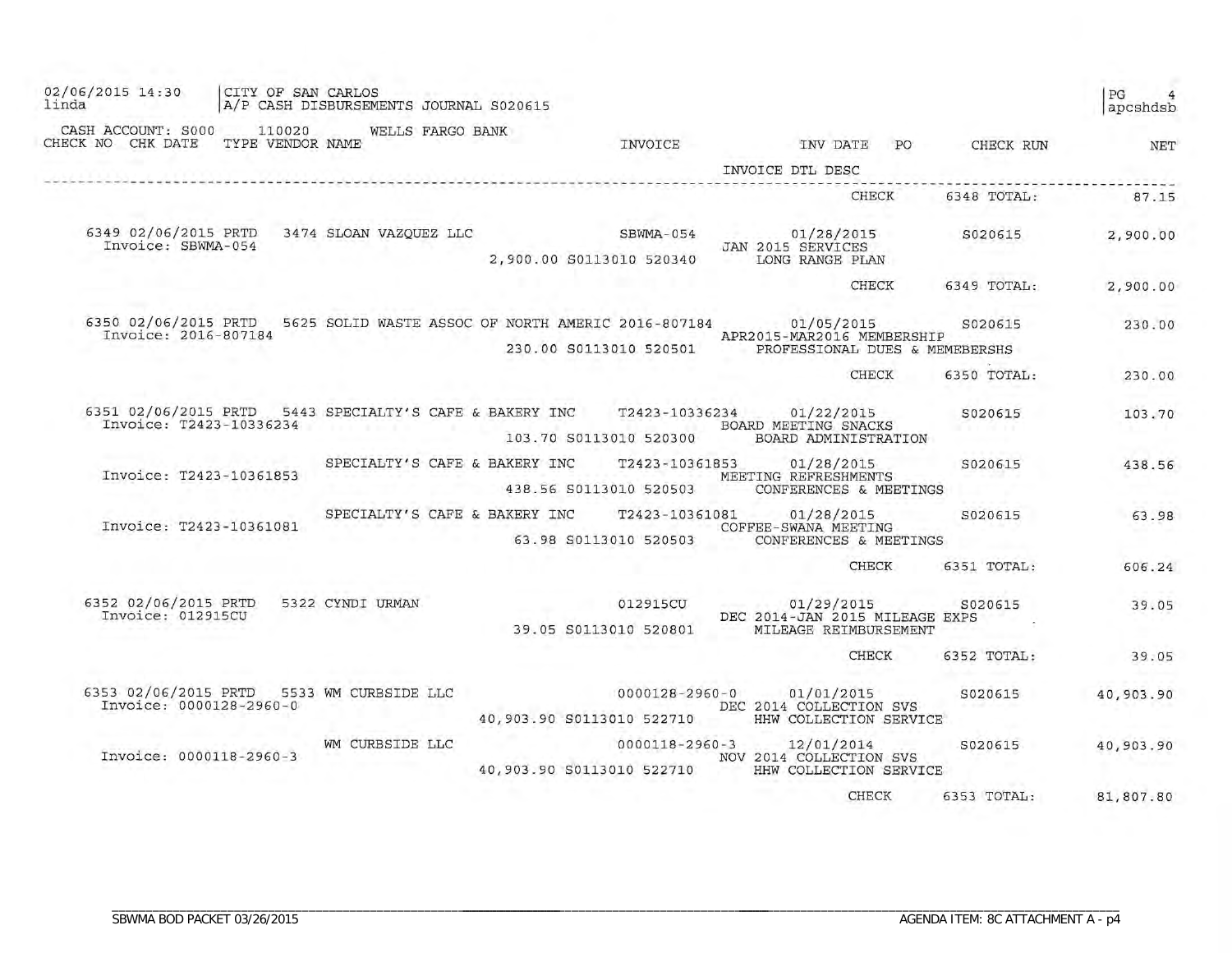02/06/2015 14:30<br>linda CITY OF SAN CARLOS<br>A/P CASH DISBURSEMENTS JOURNAL S020615

> NUMBER OF CHECKS \*\*\* CASH ACCOUNT TOTAL \*\*\* 26 1,842,502.23 CP COUNT AMOUNT ARP TOTAL PRINTED CHECKS TOTAL EFT'S  $\frac{19}{7}$ 138, 117.97<br>1,704, 384.26 Eł Emai 1,842,502.23 \*\*\* GRAND TOTAL \*\*\*

Da PREPARED B' APPF FRREDS **FUNDS TRANSF** Act 526150001-TXT

apcshdsb

5

 $|PG$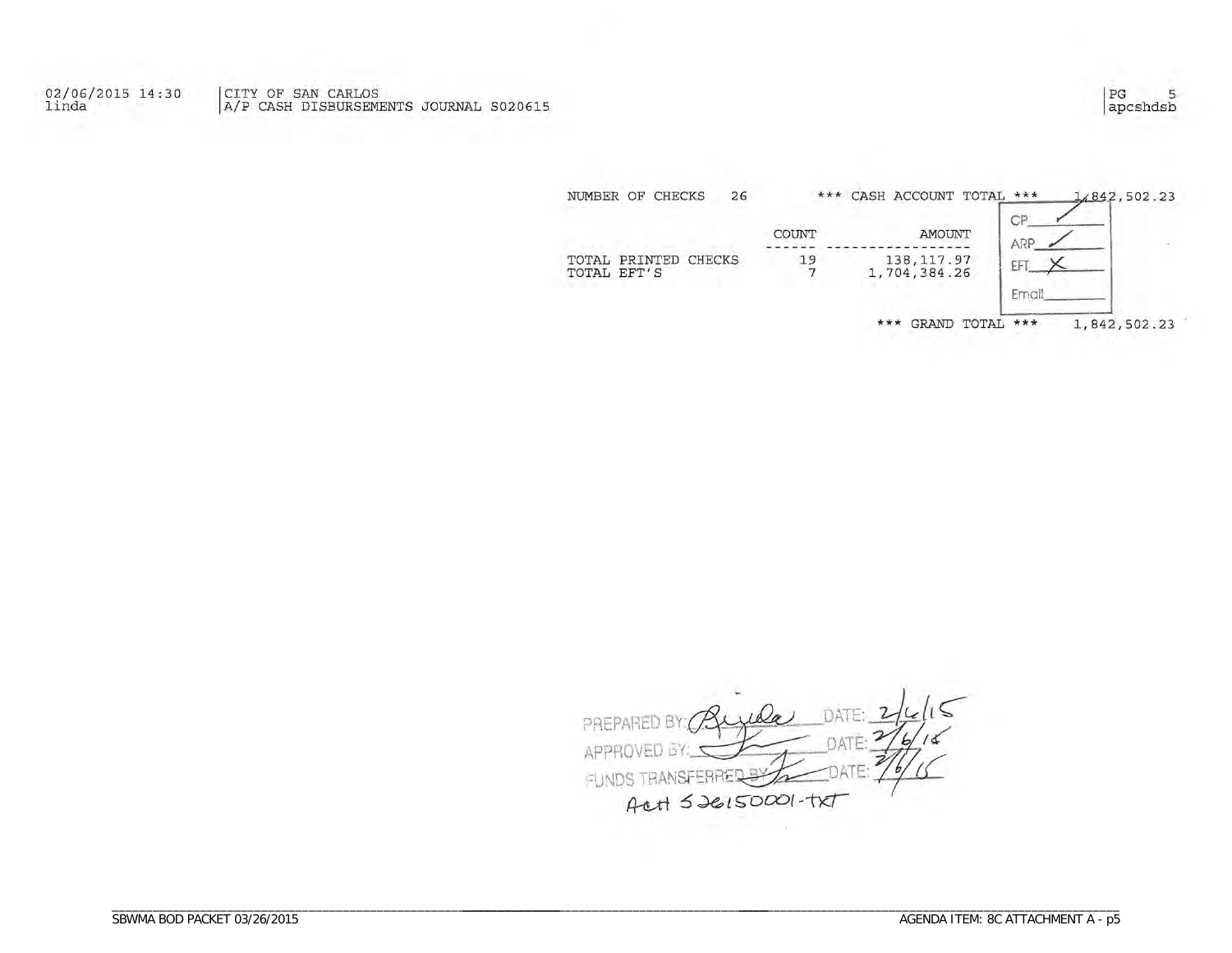| 02/24/2015 15:07<br>linda                                       | CITY OF SAN CARLOS | A/P CASH DISBURSEMENTS JOURNAL S022415   |                                                                                                                                        |                                                                                                                                                                                                             |                    | PG<br>$\overline{1}$<br>apcshdsb |
|-----------------------------------------------------------------|--------------------|------------------------------------------|----------------------------------------------------------------------------------------------------------------------------------------|-------------------------------------------------------------------------------------------------------------------------------------------------------------------------------------------------------------|--------------------|----------------------------------|
| CASH ACCOUNT: S000 110020 WELLS FARGO BANK<br>CHECK NO CHK DATE | TYPE VENDOR NAME   |                                          | INVOICE                                                                                                                                | INV DATE PO                                                                                                                                                                                                 | CHECK RUN          | NET                              |
|                                                                 |                    |                                          |                                                                                                                                        | INVOICE DTL DESC                                                                                                                                                                                            |                    |                                  |
| Invoice: MAR2015-2009A                                          |                    |                                          | 6355 02/24/2015 WIRE 2223 THE BANK OF NEW YORK MELLON TRUST MAR2015-2009A                                                              | 02/24/2015<br>MAR 2015 2009A BOND PYMT<br>343,571.85 S011 114467 INVESTMENT BNY 2009AB<br>INVESTMENT BNY 2009AB INTEREST                                                                                    |                    | 343, 571.85                      |
|                                                                 |                    |                                          |                                                                                                                                        | CHECK                                                                                                                                                                                                       |                    | 6355 TOTAL: 343,571.85           |
| 6356 02/24/2015 EFT<br>Invoice: INV-2446                        |                    |                                          |                                                                                                                                        | 1495 GIGANTIC IDEA STUDIO 1NV-2446 01/31/2015 1059<br>LRP OUTREACH BEST PRACTICES                                                                                                                           |                    | S022415<br>1,275.00              |
|                                                                 |                    |                                          | 1,275.00 S0113010 520340                                                                                                               | LONG RANGE PLAN                                                                                                                                                                                             |                    |                                  |
|                                                                 |                    |                                          |                                                                                                                                        | CHECK                                                                                                                                                                                                       | 6356 TOTAL:        | 1,275.00                         |
| 6357 02/24/2015 EFT<br>Invoice: LDC8231                         |                    | 1097 IRON MOUNTAIN                       | LDC8231                                                                                                                                | 01/31/2015<br>OFFICE SUPPLY                                                                                                                                                                                 | S022415            | 155.04                           |
|                                                                 |                    |                                          | 155.04 S0113010 520201                                                                                                                 | OFFICE SUPPLIES                                                                                                                                                                                             |                    |                                  |
|                                                                 |                    |                                          |                                                                                                                                        | CHECK                                                                                                                                                                                                       | 6357 TOTAL:        | 155.04                           |
| 6358 02/24/2015 EFT<br>Invoice: 2193                            |                    | 1278 LOCAL GOVERNMENT SERVICES           | 2193<br>750.00 S0113010 520337<br>400.00 S0113010 511830<br>238.55 S0113010 520105<br>118.74 S0113010 520201<br>945.90 S0113010 520306 | 01/31/2015<br>MONTHLY FEES FOR SERVICES<br>CONSULTING CONTRACTS RGS/LGS<br>SALARIES - CAR ALLOWANCE<br>SALARIES - CAR <i>I</i><br>CELL PHONES<br>OFFICE SUPPLIES<br>AB939 PROGRAM ST<br>AB939 PROGRAM STAFF |                    | S022415<br>2,453.19              |
|                                                                 |                    |                                          |                                                                                                                                        | CHECK                                                                                                                                                                                                       | 6358 TOTAL:        | 2,453.19                         |
| Invoice: IN-1262453                                             |                    | 6359 02/24/2015 EFT 1419 THE OFFICE CITY | 115.97 S0113010 520201                                                                                                                 | IN-1262453 02/13/2015<br>OFFICE SUPPLY<br>OFFICE SUPPLIES                                                                                                                                                   | S022415            | 115.97                           |
|                                                                 |                    |                                          |                                                                                                                                        | CHECK                                                                                                                                                                                                       | 6359 TOTAL:        | 115.97                           |
| 6360 02/24/2015 EFT<br>Invoice: 13495-P                         |                    | 6809 PRECISE PRINTING & MAILING 13495-P  |                                                                                                                                        | RESIDENTIAL OUTREACH<br>6,600.15 S0113010 520604RES01 PUBLIC EDUCATION/OUTREACH/WORK                                                                                                                        | 02/02/2015 S022415 | 6,600.15                         |
| Invoice: 13493-P                                                |                    | PRECISE PRINTING & MAILING               | $13493 - P$                                                                                                                            | MAILING AND POSTAGE HHW OUTREACH<br>8,400.00 S0113010 520604HHWUW PUBLIC EDUCATION/OUTREACH/WORK                                                                                                            | 02/02/2015 S022415 | 8,400.00                         |
|                                                                 |                    |                                          |                                                                                                                                        | CHECK                                                                                                                                                                                                       | 6360 TOTAL:        | 15,000.15                        |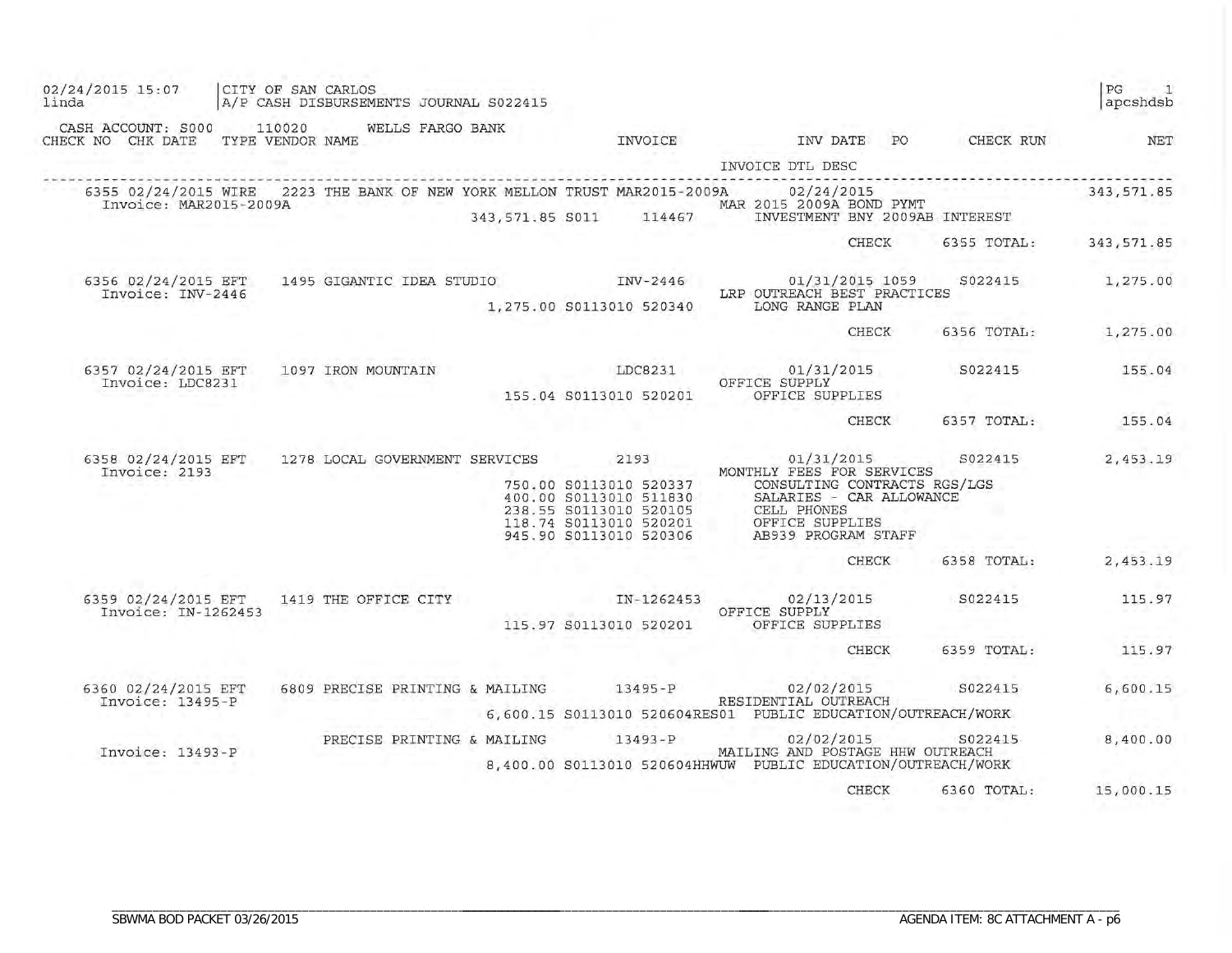| 02/24/2015 15:07<br>linda                                               | CITY OF SAN CARLOS         |                  |                 | A/P CASH DISBURSEMENTS JOURNAL S022415 |  |                                    |                                                |                                                        |                                                                                |                        |    |             | PG<br>2<br>apcshdsb |
|-------------------------------------------------------------------------|----------------------------|------------------|-----------------|----------------------------------------|--|------------------------------------|------------------------------------------------|--------------------------------------------------------|--------------------------------------------------------------------------------|------------------------|----|-------------|---------------------|
| CASH ACCOUNT: S000<br>CHECK NO CHK DATE                                 | 110020<br>TYPE VENDOR NAME |                  | <b>STANDARD</b> | WELLS FARGO BANK                       |  |                                    | INVOICE                                        |                                                        |                                                                                | INV DATE               | PO | CHECK RUN   | NET                 |
|                                                                         |                            |                  |                 |                                        |  |                                    |                                                |                                                        |                                                                                | INVOICE DTL DESC       |    |             |                     |
| 6361 02/24/2015 EFT                                                     |                            |                  |                 | 725 CITY OF SAN CARLOS                 |  |                                    | 198119                                         |                                                        |                                                                                | 02/03/2015             |    | S022415     | 4,368.25            |
| Invoice: 198119                                                         |                            |                  |                 |                                        |  |                                    | 4,368.25 S0113010 520203                       |                                                        | RENT<br><b>RENT</b>                                                            |                        |    |             |                     |
|                                                                         |                            |                  |                 | CITY OF SAN CARLOS                     |  |                                    | 9145                                           |                                                        |                                                                                | 02/03/2015             |    | S022415     | 2, 134.16           |
| Invoice: 9145                                                           |                            |                  |                 |                                        |  |                                    | 2,134.16 S0113010 520107                       |                                                        | UTILITIES                                                                      | UTILITIES & PHONE      |    |             |                     |
| Invoice: 198120                                                         |                            |                  |                 | CITY OF SAN CARLOS                     |  |                                    | 198120                                         |                                                        |                                                                                | 02/03/2015             |    | S022415     | 296.93              |
|                                                                         |                            |                  |                 |                                        |  |                                    | 296.93 S0113010 520202                         |                                                        | <b>BANK FEES</b>                                                               | BANK FEES AND SERVICES |    |             |                     |
|                                                                         |                            |                  |                 |                                        |  |                                    |                                                |                                                        |                                                                                | <b>CHECK</b>           |    | 6361 TOTAL: | 6,799.34            |
| 6362 02/24/2015 PRTD 4457 CALIFORNIA PRODUCT STEWARDSHIP CO FY15-103-AF |                            |                  |                 |                                        |  |                                    |                                                |                                                        |                                                                                | 09/25/2014             |    | S022415     | 3,500.00            |
| Invoice: FY15-103-AF                                                    |                            |                  |                 |                                        |  | 3,500.00 S0113010 520511           |                                                | 2014-2015 CPSC ASSOC FEES<br>SPONSORSHIP AND DONATIONS |                                                                                |                        |    |             |                     |
|                                                                         |                            |                  |                 |                                        |  |                                    |                                                |                                                        |                                                                                | <b>CHECK</b>           |    | 6362 TOTAL: | 3,500.00            |
| 6363 02/24/2015 PRTD                                                    |                            | 3581 HILARY GANS |                 |                                        |  |                                    | 013115HG                                       |                                                        |                                                                                | 01/31/2015             |    | S022415     | 119.30              |
| Invoice: 013115HG                                                       |                            |                  |                 |                                        |  |                                    | 39.30 S0113010 522718<br>80.00 S0113010 520105 |                                                        | EXPENSE REPORT 1/31/2015<br>EDUCATION CENTER OPERATIONS<br>CELL PHONES         |                        |    |             |                     |
|                                                                         |                            |                  |                 |                                        |  |                                    |                                                |                                                        |                                                                                | CHECK                  |    | 6363 TOTAL: | 119.30              |
| 6364 02/24/2015 PRTD                                                    |                            |                  |                 |                                        |  | 3277 J R MILLER AND ASSOCIATES INC | 30190                                          |                                                        |                                                                                | 01/31/2015 646         |    | S022415     | 3,010.00            |
| Invoice: 30190                                                          |                            |                  |                 |                                        |  |                                    | 3,010.00 S0113010 520340                       | AUG 14 LRP MSTR PLAN SITE<br>LONG RANGE PLAN           |                                                                                |                        |    |             |                     |
|                                                                         |                            |                  |                 |                                        |  |                                    |                                                |                                                        |                                                                                | CHECK                  |    | 6364 TOTAL: | 3,010.00            |
| 6365 02/24/2015 PRTD                                                    |                            |                  |                 | 202 CITY OF REDWOOD CITY               |  |                                    | BR35151                                        |                                                        |                                                                                | 01/31/2015             |    | S022415     | 300.00              |
| Invoice: BR35151                                                        |                            |                  |                 |                                        |  |                                    |                                                |                                                        | CONTRACT MGMT SUPPORT<br>300.00 S0113010 520309HCM01 BUSINESS CONSULTANT (HFH) |                        |    |             |                     |
|                                                                         |                            |                  |                 |                                        |  |                                    |                                                |                                                        |                                                                                | <b>CHECK</b>           |    | 6365 TOTAL: | 300.00              |
| 6366 02/24/2015 PRTD                                                    |                            |                  |                 |                                        |  | 1260 RICOH AMERICAS CORPORATION    | 5034442385                                     |                                                        |                                                                                | 02/01/2015             |    | S022415     | 39.60               |
| Invoice: 5034442385                                                     |                            |                  |                 |                                        |  |                                    | 39.60 S0113010 520201                          |                                                        | OFFICE SUPPLIES                                                                | OFFICE SUPPLIES        |    |             |                     |
|                                                                         |                            |                  |                 |                                        |  |                                    |                                                |                                                        |                                                                                | <b>CHECK</b>           |    | 6366 TOTAL: | 39.60               |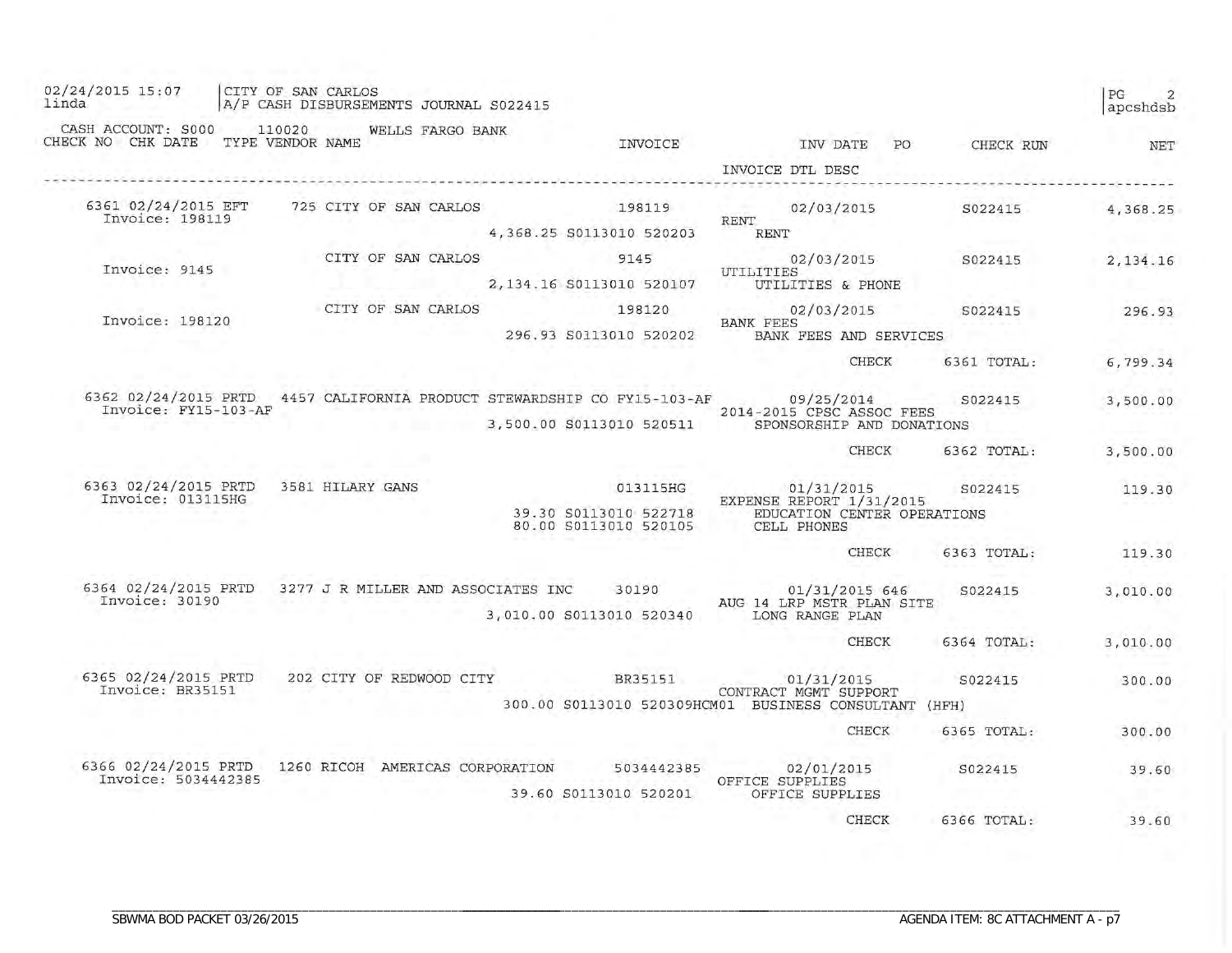| 02/24/2015 15:07<br>CITY OF SAN CARLOS<br>linda<br>A/P CASH DISBURSEMENTS JOURNAL S022415    |                                                             |                                                                                  |                                      |                      | PG<br>apcshdsb |
|----------------------------------------------------------------------------------------------|-------------------------------------------------------------|----------------------------------------------------------------------------------|--------------------------------------|----------------------|----------------|
| CASH ACCOUNT: S000<br>110020<br>WELLS FARGO BANK<br>CHK DATE<br>CHECK NO<br>TYPE VENDOR NAME | INVOICE                                                     | INV DATE                                                                         | PO                                   | CHECK RUN            | NET            |
|                                                                                              |                                                             | INVOICE DTL DESC                                                                 |                                      |                      |                |
| 6367 02/24/2015 PRTD<br>5443 SPECIALTY'S CAFE & BAKERY INC<br>Invoice: T2423-10480035        | T2423-10480035<br>303.75 S0113010 520604COE01               | 02/12/2015<br>COMMERCIAL RECYCLING TECH ASSIST<br>PUBLIC EDUCATION/OUTREACH/WORK | S022415                              |                      | 303.75         |
|                                                                                              |                                                             | CHECK                                                                            | 6367 TOTAL:                          |                      | 303.75         |
|                                                                                              | NUMBER OF CHECKS<br>13                                      | $***$                                                                            | CASH ACCOUNT TOTAL ***               |                      | 376, 643.19    |
|                                                                                              |                                                             | COUNT                                                                            | AMOUNT                               | CP                   |                |
|                                                                                              | TOTAL PRINTED CHECKS<br>TOTAL WIRE TRANSFERS<br>TOTAL EFT'S | 6                                                                                | 7,272.65<br>343, 571.85<br>25,798.69 | ARP<br>EFT<br>Ernail |                |
|                                                                                              |                                                             |                                                                                  | *** GRAND TOTAL ***                  |                      | 376, 643.19    |

 $\mathcal{H}^{\mathcal{A}}$  $1114$ -ask.  $AC4322410001.+x+$